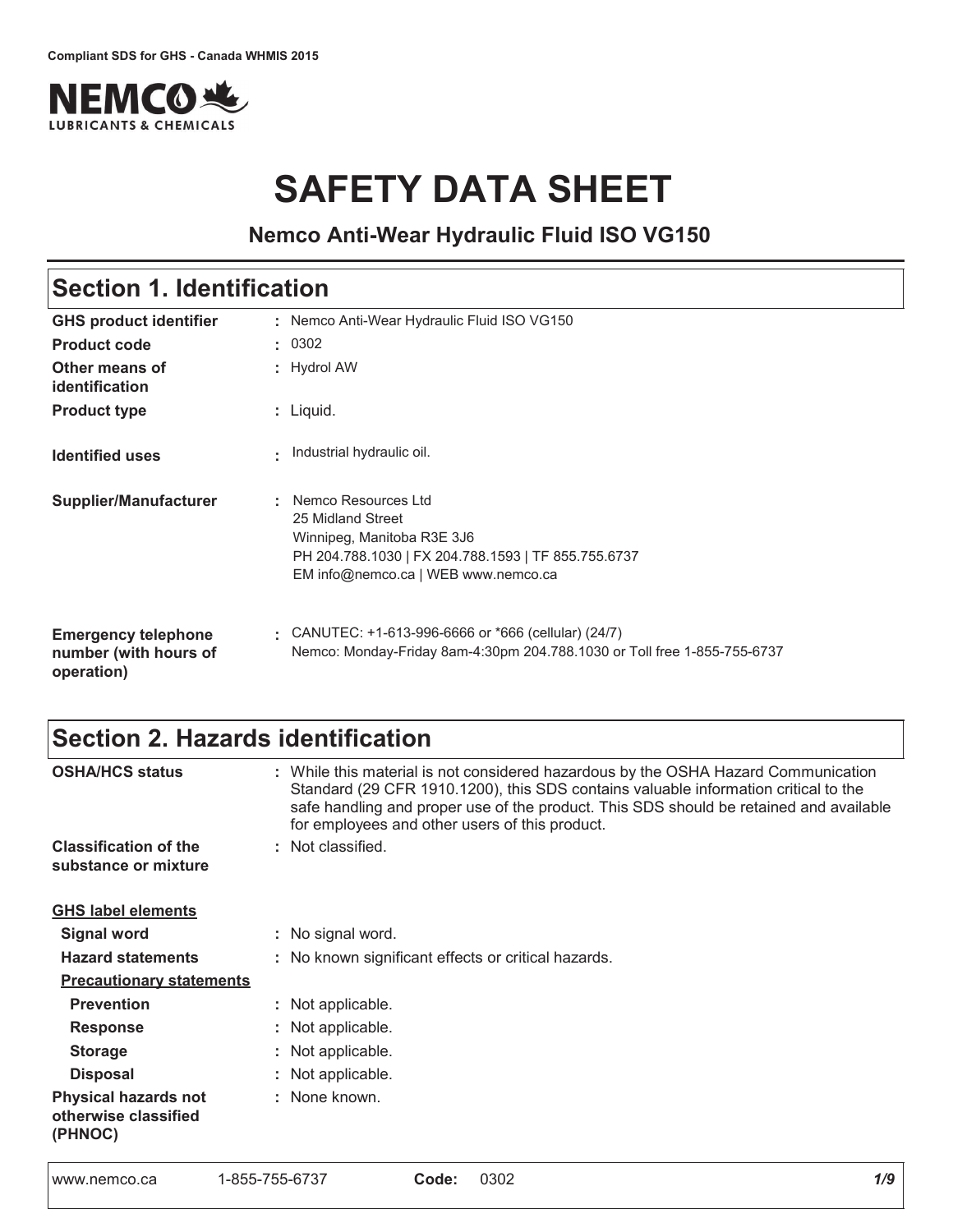

### **Section 2. Hazards identification**

| <b>Health hazards not</b> |  |
|---------------------------|--|
| otherwise classified      |  |
| (HHNOC)                   |  |

: None known.

### Section 3. Composition/information on ingredients

| Substance/mixture | : Mixture     |
|-------------------|---------------|
| Other means of    | $:$ Hydrol AW |
| identification    |               |

| <b>CAS number/other identifiers</b> |  |
|-------------------------------------|--|
|                                     |  |

| <b>CAS</b> number   | : Not applicable. |
|---------------------|-------------------|
| <b>Product code</b> | : 0.302           |

| Ingredient name         | $\frac{9}{6}$          | <b>CAS number</b> |
|-------------------------|------------------------|-------------------|
| 2,6-di-tert-Butylphenol | $\geq 0.1 - \leq 0.25$ | 128-39-2          |

Any concentration shown as a range is to protect confidentiality or is due to batch variation.

There are no additional ingredients present which, within the current knowledge of the supplier and in the concentrations applicable, are classified as hazardous to health or the environment and hence require reporting in this section.

Occupational exposure limits, if available, are listed in Section 8.

### **Section 4. First aid measures**

#### **Description of necessary first aid measures**

| Eye contact         | : Immediately flush eyes with plenty of water, occasionally lifting the upper and lower<br>eyelids. Check for and remove any contact lenses. Get medical attention if irritation<br>occurs.                                                                    |
|---------------------|----------------------------------------------------------------------------------------------------------------------------------------------------------------------------------------------------------------------------------------------------------------|
| <b>Inhalation</b>   | : Remove victim to fresh air and keep at rest in a position comfortable for breathing. Get<br>medical attention if symptoms occur.                                                                                                                             |
| <b>Skin contact</b> | : Flush contaminated skin with plenty of water. Get medical attention if symptoms occur.                                                                                                                                                                       |
| Ingestion           | : Wash out mouth with water. If material has been swallowed and the exposed person is<br>conscious, give small quantities of water to drink. Do not induce vomiting unless<br>directed to do so by medical personnel. Get medical attention if symptoms occur. |

#### Most important symptoms/effects, acute and delayed

| <b>Potential acute health effects</b> |                                                     |
|---------------------------------------|-----------------------------------------------------|
| Eye contact                           | : No known significant effects or critical hazards. |
| <b>Inhalation</b>                     | : No known significant effects or critical hazards. |
| <b>Skin contact</b>                   | : No known significant effects or critical hazards. |
| Ingestion                             | : No known significant effects or critical hazards. |
| Over-exposure signs/symptoms          |                                                     |
| Eye contact                           | : No known significant effects or critical hazards. |
| <b>Inhalation</b>                     | : No known significant effects or critical hazards. |
| <b>Skin contact</b>                   | : No known significant effects or critical hazards. |
| Ingestion                             | : No known significant effects or critical hazards. |
|                                       |                                                     |

#### Indication of immediate medical attention and special treatment needed, if necessary

| Notes to physician | Treat symptomatically. Contact poison treatment specialist immediately if large |
|--------------------|---------------------------------------------------------------------------------|
|                    | quantities have been ingested or inhaled.                                       |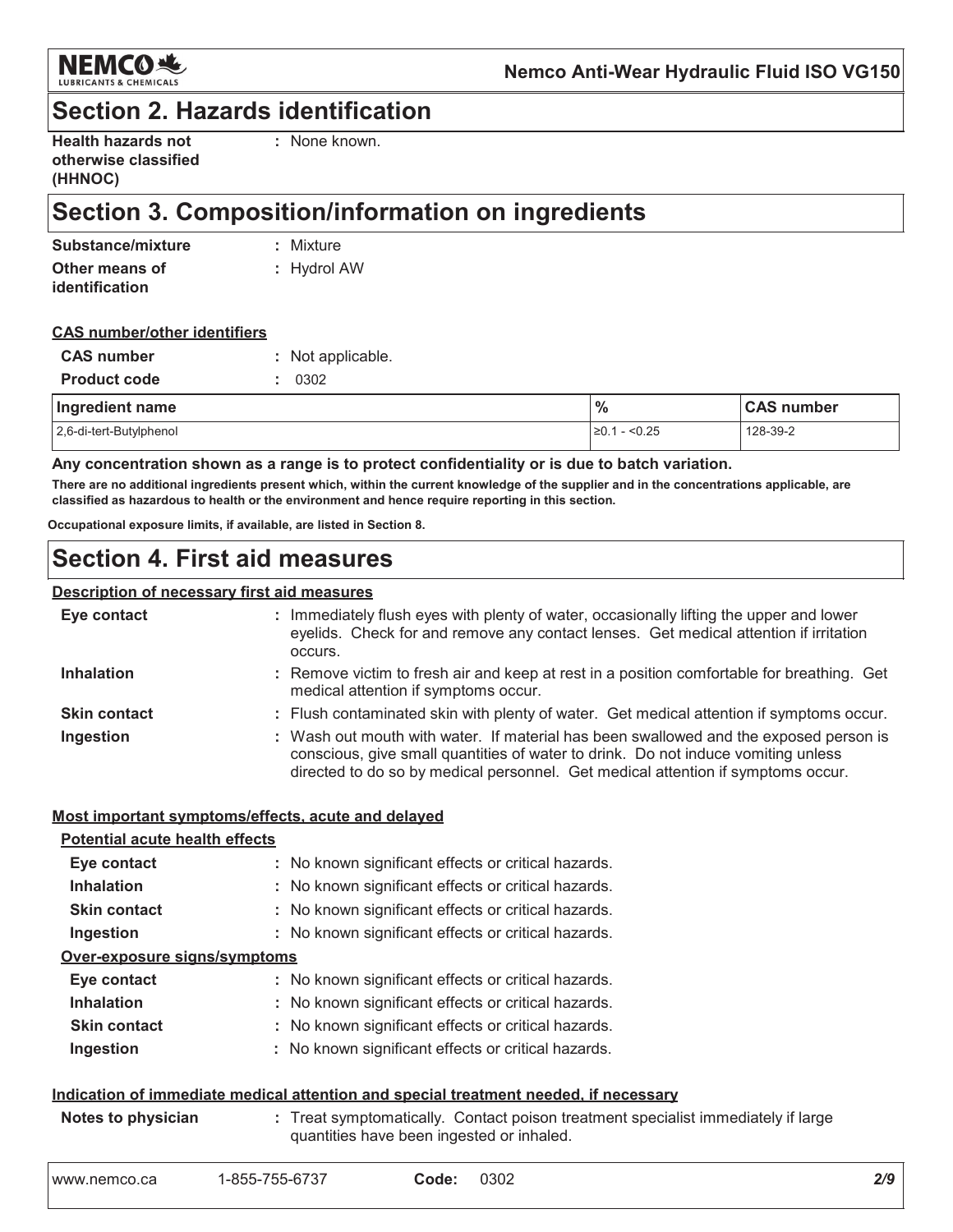

### **Section 4. First aid measures**

**Specific treatments** : No specific treatment.

**Protection of first-aiders** : No special protection is required.

See toxicological information (Section 11)

### **Section 5. Fire-fighting measures**

| <b>Extinguishing media</b>                               |                                                                                                                                                                          |
|----------------------------------------------------------|--------------------------------------------------------------------------------------------------------------------------------------------------------------------------|
| <b>Suitable extinguishing</b><br>media                   | : Use an extinguishing agent suitable for the surrounding fire.                                                                                                          |
| Unsuitable extinguishing<br>media                        | : None known.                                                                                                                                                            |
| Specific hazards arising<br>from the chemical            | : No specific fire or explosion hazard.                                                                                                                                  |
| <b>Hazardous thermal</b><br>decomposition products       | : No specific data.                                                                                                                                                      |
| <b>Special protective actions</b><br>for fire-fighters   | : No special measures are required.                                                                                                                                      |
| <b>Special protective</b><br>equipment for fire-fighters | : Fire-fighters should wear appropriate protective equipment and self-contained breathing<br>apparatus (SCBA) with a full face-piece operated in positive pressure mode. |

### **Section 6. Accidental release measures**

| Personal precautions, protective equipment and emergency procedures |  |                                                                                                                                                                                                                                             |
|---------------------------------------------------------------------|--|---------------------------------------------------------------------------------------------------------------------------------------------------------------------------------------------------------------------------------------------|
| For non-emergency<br>personnel                                      |  | : Put on appropriate personal protective equipment.                                                                                                                                                                                         |
|                                                                     |  | For emergency responders : If specialized clothing is required to deal with the spillage, take note of any information in<br>Section 8 on suitable and unsuitable materials. See also the information in "For non-<br>emergency personnel". |
| <b>Environmental precautions</b>                                    |  | : Avoid dispersal of spilled material and runoff and contact with soil, waterways, drains<br>and sewers. Inform the relevant authorities if the product has caused environmental<br>pollution (sewers, waterways, soil or air).             |

#### Methods and materials for containment and cleaning up

**Spill** : Stop leak if without risk. Move containers from spill area. Prevent entry into sewers, water courses, basements or confined areas. Wash spillages into an effluent treatment plant or proceed as follows. Contain and collect spillage with non-combustible, absorbent material e.g. sand, earth, vermiculite or diatomaceous earth and place in container for disposal according to local regulations (see Section 13). Dispose of via a licensed waste disposal contractor. Note: see Section 1 for emergency contact information and Section 13 for waste disposal.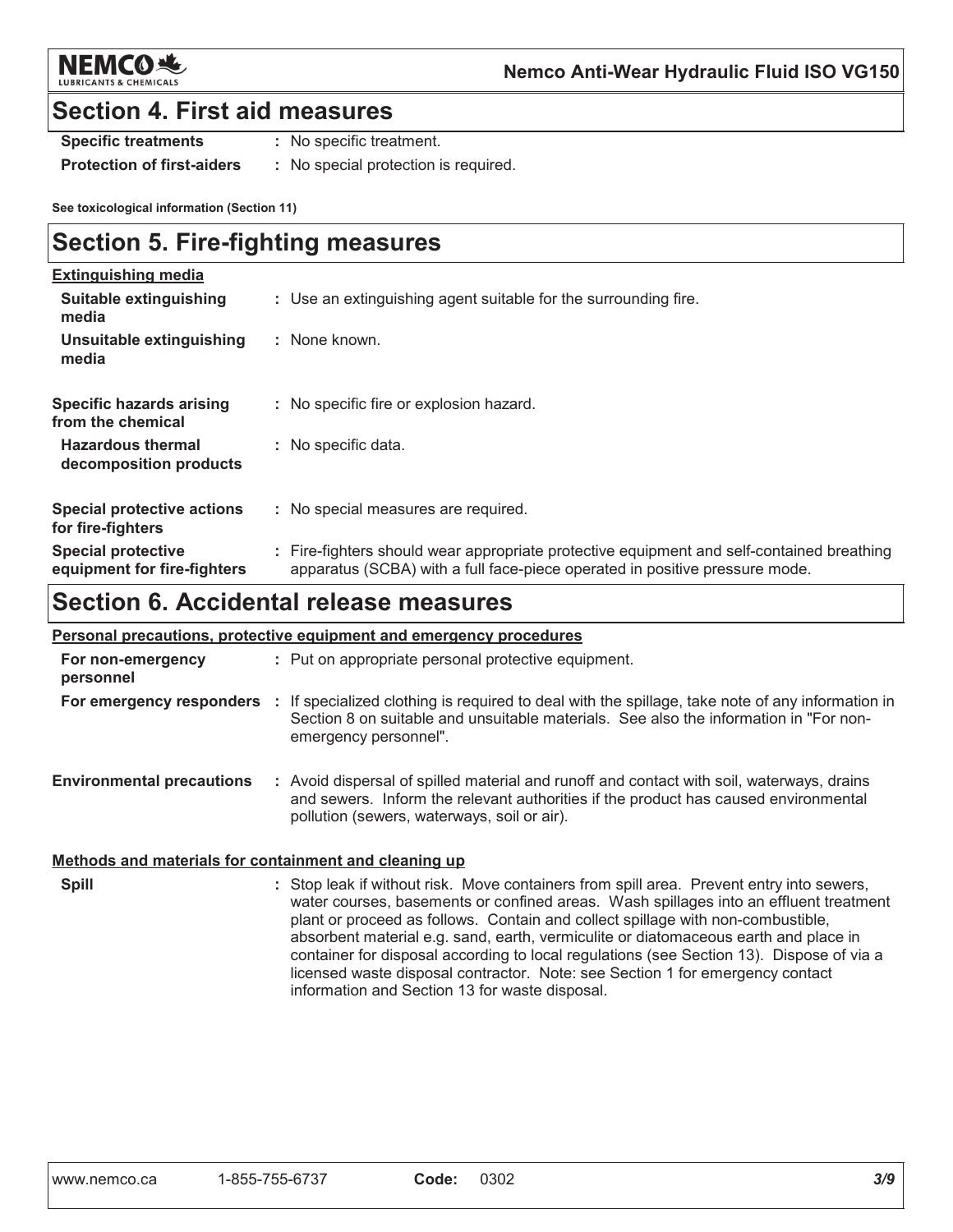

# Section 7. Handling and storage

### **Precautions for safe handling**

| <b>Protective measures</b>                                         | : Put on appropriate personal protective equipment (see Section 8).                                                                                                                                                                                                                                                                                                                                                                                                                                           |
|--------------------------------------------------------------------|---------------------------------------------------------------------------------------------------------------------------------------------------------------------------------------------------------------------------------------------------------------------------------------------------------------------------------------------------------------------------------------------------------------------------------------------------------------------------------------------------------------|
| <b>Advice on general</b><br>occupational hygiene                   | : Eating, drinking and smoking should be prohibited in areas where this material is<br>handled, stored and processed. Workers should wash hands and face before eating,<br>drinking and smoking. See also Section 8 for additional information on hygiene<br>measures.                                                                                                                                                                                                                                        |
| Conditions for safe storage,<br>including any<br>incompatibilities | : Store in accordance with local regulations. Store in original container protected from<br>direct sunlight in a dry, cool and well-ventilated area, away from incompatible materials<br>(see Section 10) and food and drink. Keep container tightly closed and sealed until<br>ready for use. Containers that have been opened must be carefully resealed and kept<br>upright to prevent leakage. Do not store in unlabeled containers. Use appropriate<br>containment to avoid environmental contamination. |

### Section 8. Exposure controls/personal protection

#### **Control parameters**

| Occupational exposure limits                              |                               |     | TWA (8 hours)           |  |                                                      | STEL (15 mins)    |       |     | <b>Ceiling</b>    |       |                  |
|-----------------------------------------------------------|-------------------------------|-----|-------------------------|--|------------------------------------------------------|-------------------|-------|-----|-------------------|-------|------------------|
| Ingredient                                                | List name                     | ppm | mg/m <sup>3</sup> Other |  | ppm                                                  | mg/m <sup>3</sup> | Other | ppm | mg/m <sup>3</sup> | Other | <b>Notations</b> |
| Residual oils (petroleum), solvent-<br>dewaxed            | US ACGIH 3/2015               |     | 5                       |  |                                                      |                   |       |     |                   |       | [a]              |
|                                                           | AB 4/2009                     |     | 5                       |  | $\overline{\phantom{0}}$                             | 10                |       |     | -                 |       | [b]              |
|                                                           | ON 7/2015<br>QC 1/2014        |     | 5<br>5                  |  | $\overline{\phantom{0}}$<br>$\overline{\phantom{0}}$ | 10<br>10          |       |     | -                 |       | [b]<br>[b]       |
| Distillates (petroleum), hydrotreated<br>heavy paraffinic | <b>US ACGIH 3/2015</b>        |     | 5                       |  |                                                      |                   |       |     |                   |       | [a]              |
|                                                           | AB 4/2009                     |     | 5                       |  | $\overline{\phantom{0}}$                             | 10                |       |     | -                 |       | [b]              |
|                                                           | ON 7/2015<br><b>QC 1/2014</b> |     | 5<br>5                  |  | $\overline{\phantom{0}}$<br>$\overline{\phantom{0}}$ | 10<br>10          |       |     | -<br>-            |       | [b]<br>[b]       |

Form: [a]Inhalable fraction [b]Mist

| <b>Appropriate engineering</b><br>controls | : Good general ventilation should be sufficient to control worker exposure to airborne<br>contaminants.                                                                                                                                                       |
|--------------------------------------------|---------------------------------------------------------------------------------------------------------------------------------------------------------------------------------------------------------------------------------------------------------------|
| <b>Environmental exposure</b><br>controls  | : Emissions from ventilation or work process equipment should be checked to ensure<br>they comply with the requirements of environmental protection legislation.                                                                                              |
| <b>Individual protection measures</b>      |                                                                                                                                                                                                                                                               |
| <b>Hygiene measures</b>                    | : Wash hands, forearms and face thoroughly after handling chemical products, before<br>eating, smoking and using the lavatory and at the end of the working period. Ensure<br>that eyewash stations and safety showers are close to the workstation location. |
| <b>Eye/face protection</b>                 | : Safety eyewear complying with an approved standard should be used when a risk<br>assessment indicates this is necessary to avoid exposure to liquid splashes, mists,<br>gases or dusts.                                                                     |
| <b>Skin protection</b>                     |                                                                                                                                                                                                                                                               |
| <b>Hand protection</b>                     | : Chemical-resistant, impervious gloves complying with an approved standard should be<br>worn at all times when handling chemical products if a risk assessment indicates this is<br>necessary.                                                               |
| <b>Body protection</b>                     | : Personal protective equipment for the body should be selected based on the task being<br>performed and the risks involved and should be approved by a specialist before<br>handling this product.                                                           |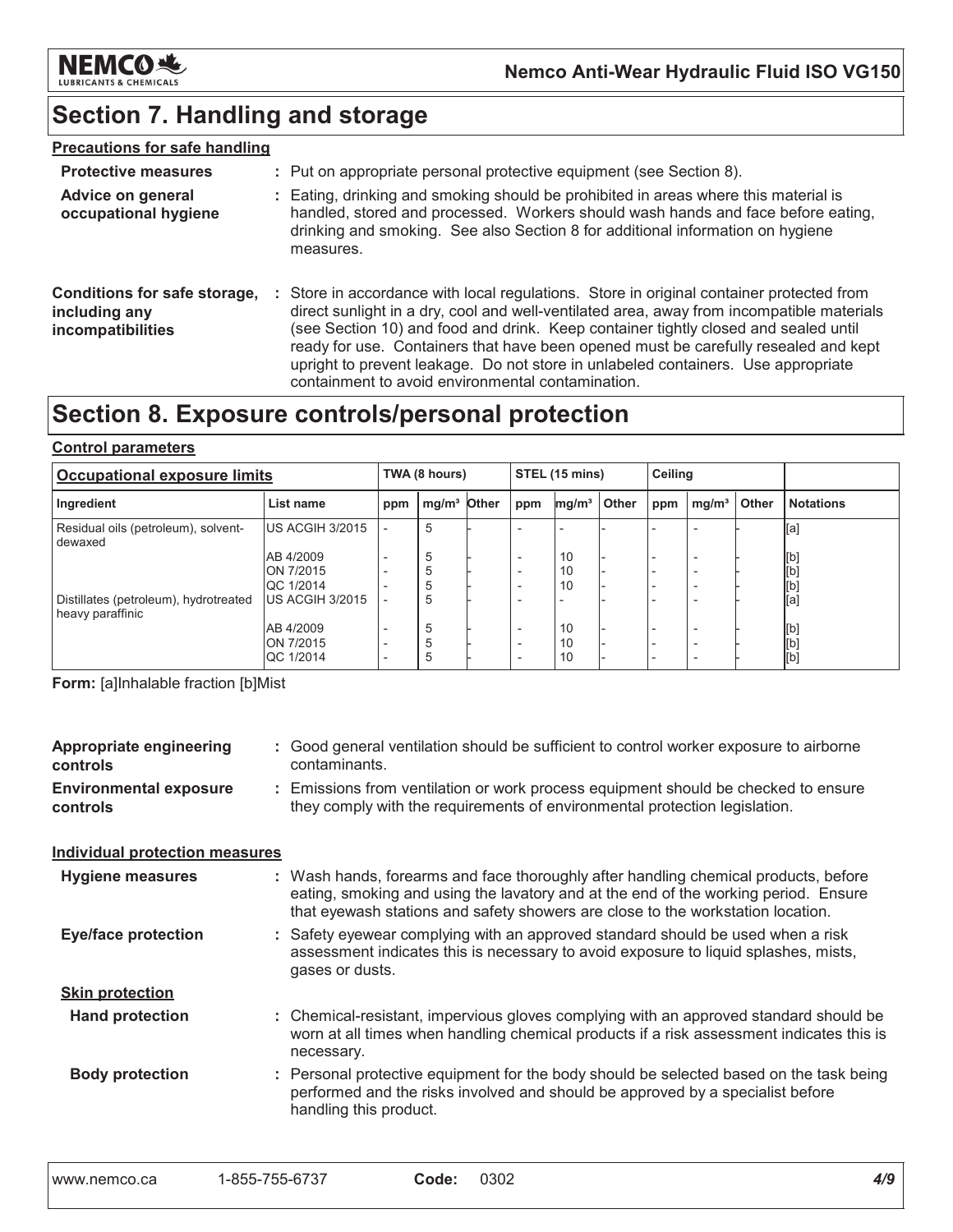

## Section 8. Exposure controls/personal protection

| Other skin protection         | : Appropriate footwear and any additional skin protection measures should be selected<br>based on the task being performed and the risks involved and should be approved by a<br>specialist before handling this product. |
|-------------------------------|---------------------------------------------------------------------------------------------------------------------------------------------------------------------------------------------------------------------------|
| <b>Respiratory protection</b> | Not required under normal conditions of use.                                                                                                                                                                              |

# Section 9. Physical and chemical properties

#### **Appearance**

| <b>Physical state</b>                             | : Liquid. [Viscous.]                                                                   |
|---------------------------------------------------|----------------------------------------------------------------------------------------|
| Color                                             | : Amber.                                                                               |
| Odor                                              | : Mild hydrocarbon.                                                                    |
| <b>Odor threshold</b>                             | : Not available.                                                                       |
| pH                                                | : Not available.                                                                       |
| <b>Freezing point</b>                             | $: -18^{\circ}$ C                                                                      |
| <b>Boiling point</b>                              | $:$ Not available.                                                                     |
| <b>Flash point</b>                                | : Open cup: 245°C [Cleveland.]                                                         |
| <b>Evaporation rate</b>                           | : Not available.                                                                       |
| Flammability (solid, gas)                         | : Not available.                                                                       |
| Lower and upper explosive<br>(flammable) limits   | $:$ Not available.                                                                     |
| Vapor pressure                                    | $:$ Not available.                                                                     |
| Vapor density                                     | : Not available.                                                                       |
| <b>Relative density</b>                           | $: 0.85$ to 0.91                                                                       |
| Solubility in water                               | : Negligible in water.                                                                 |
| <b>Partition coefficient: n-</b><br>octanol/water | : Not available.                                                                       |
| <b>Auto-ignition temperature</b>                  | $:$ Not available.                                                                     |
| <b>Decomposition temperature : Not available.</b> |                                                                                        |
| <b>Viscosity</b>                                  | : Kinematic: $13.71 \text{ cSt} (100^{\circ} \text{C})$<br>Kinematic: 142.2 cSt (40°C) |

# Section 10. Stability and reactivity

| <b>Reactivity</b>                            | : No specific test data related to reactivity available for this product or its ingredients.              |
|----------------------------------------------|-----------------------------------------------------------------------------------------------------------|
| <b>Chemical stability</b>                    | : The product is stable.                                                                                  |
| <b>Possibility of hazardous</b><br>reactions | : Under normal conditions of storage and use, hazardous reactions will not occur.                         |
| <b>Conditions to avoid</b>                   | : No specific data.                                                                                       |
| Incompatible materials                       | : Reactive or incompatible with the following materials: oxidizing materials.                             |
| <b>Hazardous decomposition</b><br>products   | : Under normal conditions of storage and use, hazardous decomposition products should<br>not be produced. |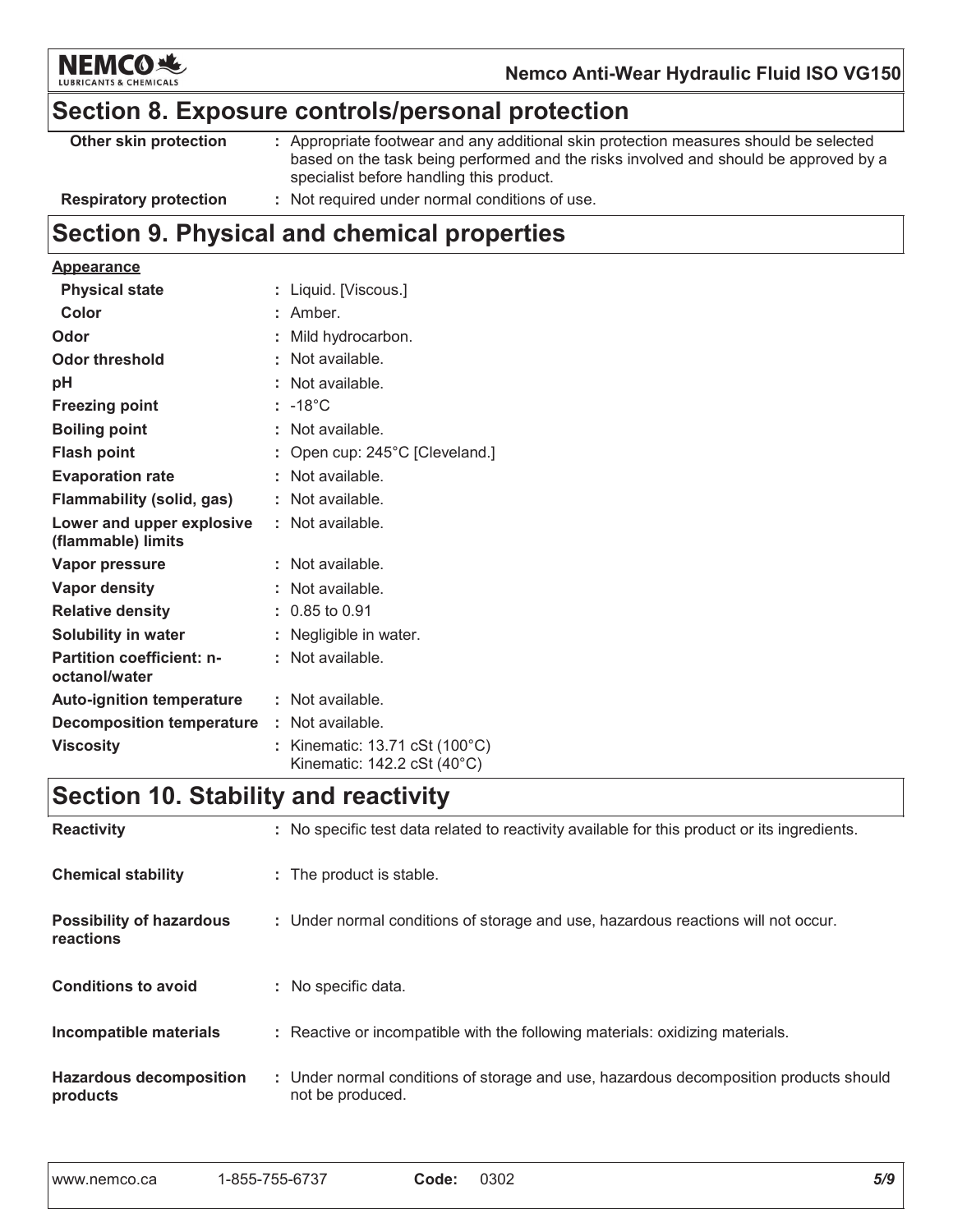

### **Section 11. Toxicological information**

#### Information on toxicological effects

#### **Acute toxicity**

| <b>Product/ingredient name</b> | <b>Result</b>            | <b>Species</b> | <b>Dose</b>            | <b>Exposure</b> |
|--------------------------------|--------------------------|----------------|------------------------|-----------------|
| 2.6-di-tert-Butylphenol        | LD50 Dermal<br>LD50 Oral | Rabbit<br>Rat  | >10 g/kg<br>1320 mg/kg |                 |

#### **Irritation/Corrosion**

| <b>Product/ingredient name</b> | <b>Result</b>            | <b>Species</b> | <b>Score</b> | <b>Exposure</b> | <b>Observation</b> |
|--------------------------------|--------------------------|----------------|--------------|-----------------|--------------------|
| 2.6-di-tert-Butylphenol        | Skin - Moderate irritant | Rat            |              | $0.5$ mL        |                    |

#### **Sensitization**

There is no data available.

#### **Mutagenicity**

There is no data available.

#### Carcinogenicity

There is no data available.

#### **Reproductive toxicity**

There is no data available.

#### **Teratogenicity**

There is no data available.

#### Specific target organ toxicity (single exposure)

There is no data available.

#### Specific target organ toxicity (repeated exposure)

There is no data available.

#### **Aspiration hazard**

There is no data available.

| Information on the likely | : Dermal contact. Eye contact. Inhalation. Ingestion. |
|---------------------------|-------------------------------------------------------|
| routes of exposure        |                                                       |

#### **Potential acute health effects**

| Eye contact         | : No known significant effects or critical hazards. |
|---------------------|-----------------------------------------------------|
| <b>Inhalation</b>   | : No known significant effects or critical hazards. |
| <b>Skin contact</b> | : No known significant effects or critical hazards. |
| Ingestion           | : No known significant effects or critical hazards. |

#### Symptoms related to the physical, chemical and toxicological characteristics

| Eye contact         | : No known significant effects or critical hazards. |
|---------------------|-----------------------------------------------------|
| <b>Inhalation</b>   | : No known significant effects or critical hazards. |
| <b>Skin contact</b> | : No known significant effects or critical hazards. |
| Ingestion           | : No known significant effects or critical hazards. |

|                                       | Delayed and immediate effects and also chronic effects from short and long term exposure |
|---------------------------------------|------------------------------------------------------------------------------------------|
| <b>Short term exposure</b>            |                                                                                          |
| <b>Potential immediate</b><br>effects | : No known significant effects or critical hazards.                                      |
| <b>Potential delayed effects</b>      | : No known significant effects or critical hazards.                                      |

| www.nemco.ca | 1-855-755-6737 | Code: | 0302 |  | O/ |
|--------------|----------------|-------|------|--|----|
|--------------|----------------|-------|------|--|----|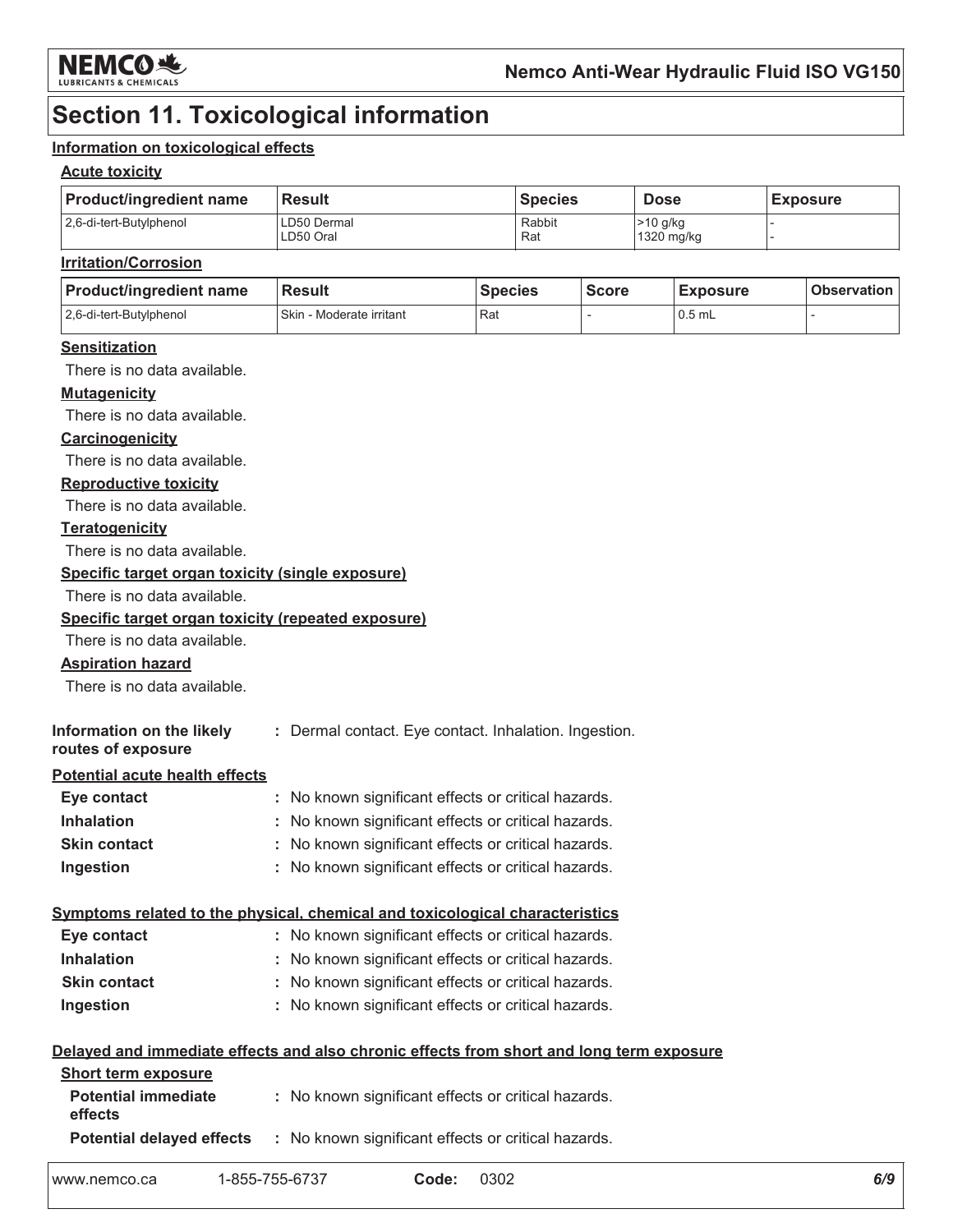

### **Section 11. Toxicological information**

| Long term exposure                      |                                                     |
|-----------------------------------------|-----------------------------------------------------|
| <b>Potential immediate</b><br>effects   | : No known significant effects or critical hazards. |
| <b>Potential delayed effects</b>        | : No known significant effects or critical hazards. |
| <b>Potential chronic health effects</b> |                                                     |
| General                                 | : No known significant effects or critical hazards. |
| Carcinogenicity                         | : No known significant effects or critical hazards. |
| <b>Mutagenicity</b>                     | : No known significant effects or critical hazards. |
| <b>Teratogenicity</b>                   | : No known significant effects or critical hazards. |
| Developmental effects                   | : No known significant effects or critical hazards. |
| <b>Fertility effects</b>                | : No known significant effects or critical hazards. |

#### **Numerical measures of toxicity**

#### **Acute toxicity estimates**

There is no data available.

### **Section 12. Ecological information**

#### **Toxicity**

There is no data available.

#### Persistence and degradability

There is no data available.

#### **Bioaccumulative potential**

| <b>Product/ingredient name</b> | $\mathsf{LogP}_\mathsf{ow}$ | <b>BCF</b> | <b>Potential</b> |
|--------------------------------|-----------------------------|------------|------------------|
| 2,6-di-tert-Butylphenol        | 4.5                         |            | high             |

#### **Mobility in soil**

| <b>Soil/water partition</b> | : There is no data available. |
|-----------------------------|-------------------------------|
| coefficient $(K_{oc})$      |                               |

| Other adverse effects |  |  | : No known significant effects or critical hazards. |  |  |  |  |
|-----------------------|--|--|-----------------------------------------------------|--|--|--|--|
|-----------------------|--|--|-----------------------------------------------------|--|--|--|--|

### **Section 13. Disposal considerations**

```
Disposal methods
                    : The generation of waste should be avoided or minimized wherever possible. Disposal
                      of this product, solutions and any by-products should comply with the requirements of
                      environmental protection and waste disposal legislation and any regional local authority
                      requirements. Dispose of surplus and non-recyclable products via a licensed waste
                      disposal contractor. Waste should not be disposed of untreated to the sewer unless
                      fully compliant with the requirements of all authorities with jurisdiction. Waste
                      packaging should be recycled. Incineration or landfill should only be considered when
                      recycling is not feasible. This material and its container must be disposed of in a safe
                      way. Empty containers or liners may retain some product residues. Avoid dispersal of
                      spilled material and runoff and contact with soil, waterways, drains and sewers.
```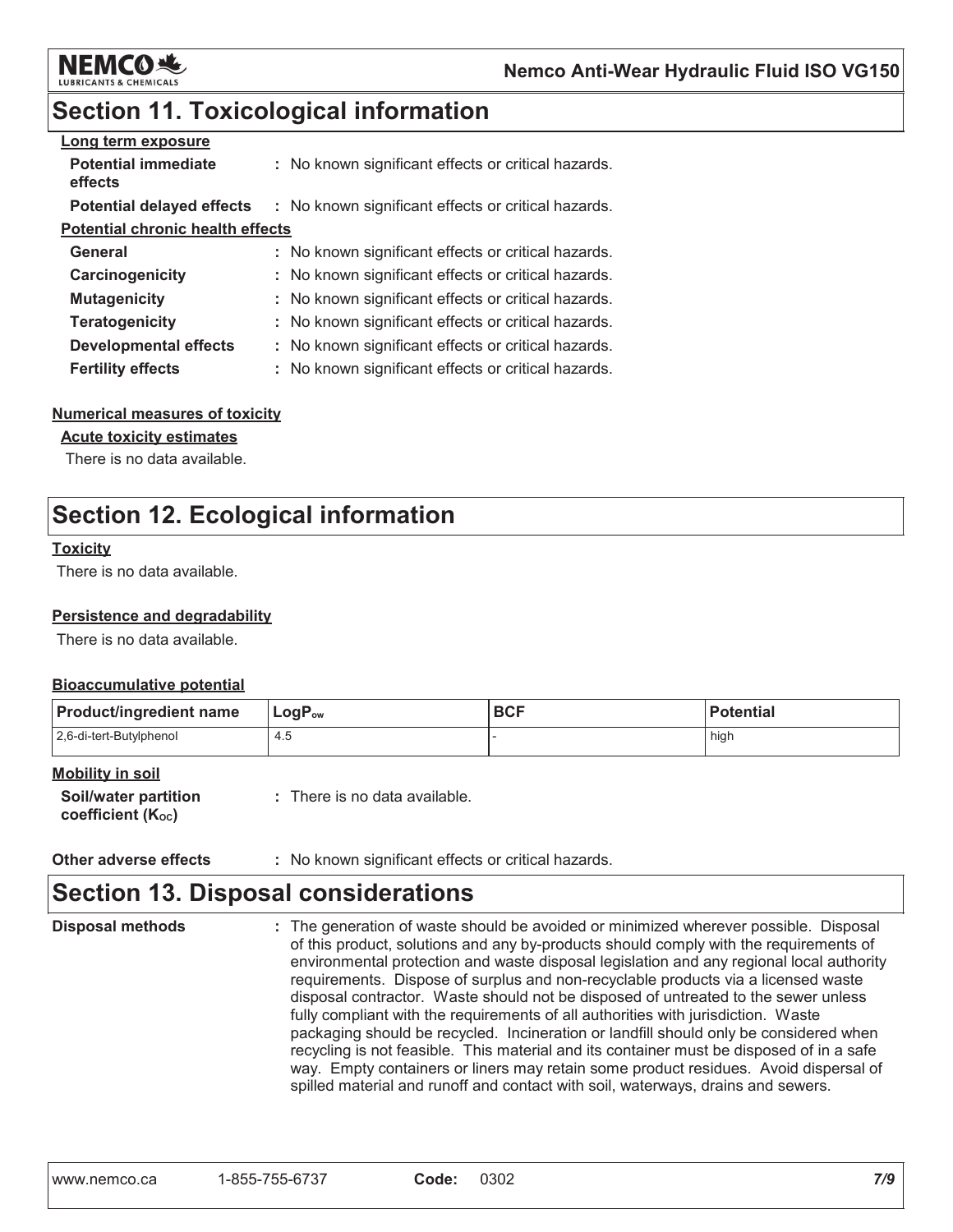

### Nemco Anti-Wear Hydraulic Fluid ISO VG150

### **Section 14. Transport information**

|                                      | <b>TDG</b>               | <b>IMDG</b>              | <b>IATA</b>              |
|--------------------------------------|--------------------------|--------------------------|--------------------------|
| <b>UN number</b>                     | Not regulated.           | Not regulated.           | Not regulated.           |
| <b>UN proper</b><br>shipping name    |                          | $\overline{\phantom{0}}$ |                          |
| <b>Transport</b><br>hazard class(es) | $\overline{\phantom{a}}$ | ۰                        | $\overline{\phantom{0}}$ |
| <b>Packing group</b>                 | $\overline{\phantom{a}}$ | -                        | $\overline{\phantom{a}}$ |
| Environmental<br>hazards             | No.                      | No.                      | No.                      |
| <b>Additional</b><br>information     |                          |                          |                          |

AERG : Not applicable.

Special precautions for user : Transport within user's premises: always transport in closed containers that are upright and secure. Ensure that persons transporting the product know what to do in the event of an accident or spillage.

**Transport in bulk according : Not available.** to Annex II of MARPOL 73/78 and the IBC Code

### **Section 15. Regulatory information**

**Canadian lists** 

| <b>Canadian NPRI</b>         | : None of the components are listed. |
|------------------------------|--------------------------------------|
| <b>CEPA Toxic substances</b> | None of the components are listed.   |
| <b>Canada inventory</b>      | Not determined.                      |
| <u>International lists</u>   |                                      |
| <b>National inventory</b>    |                                      |
| Australia                    | : Not determined.                    |
| China                        | : Not determined.                    |
| <b>Europe</b>                | : Not determined.                    |
| Japan                        | : Not determined.                    |
| <b>Malaysia</b>              | : Not determined.                    |
| <b>New Zealand</b>           | Not determined.                      |
| <b>Philippines</b>           | : Not determined.                    |
| <b>Republic of Korea</b>     | : Not determined.                    |
| Taiwan                       | Not determined.                      |
|                              |                                      |